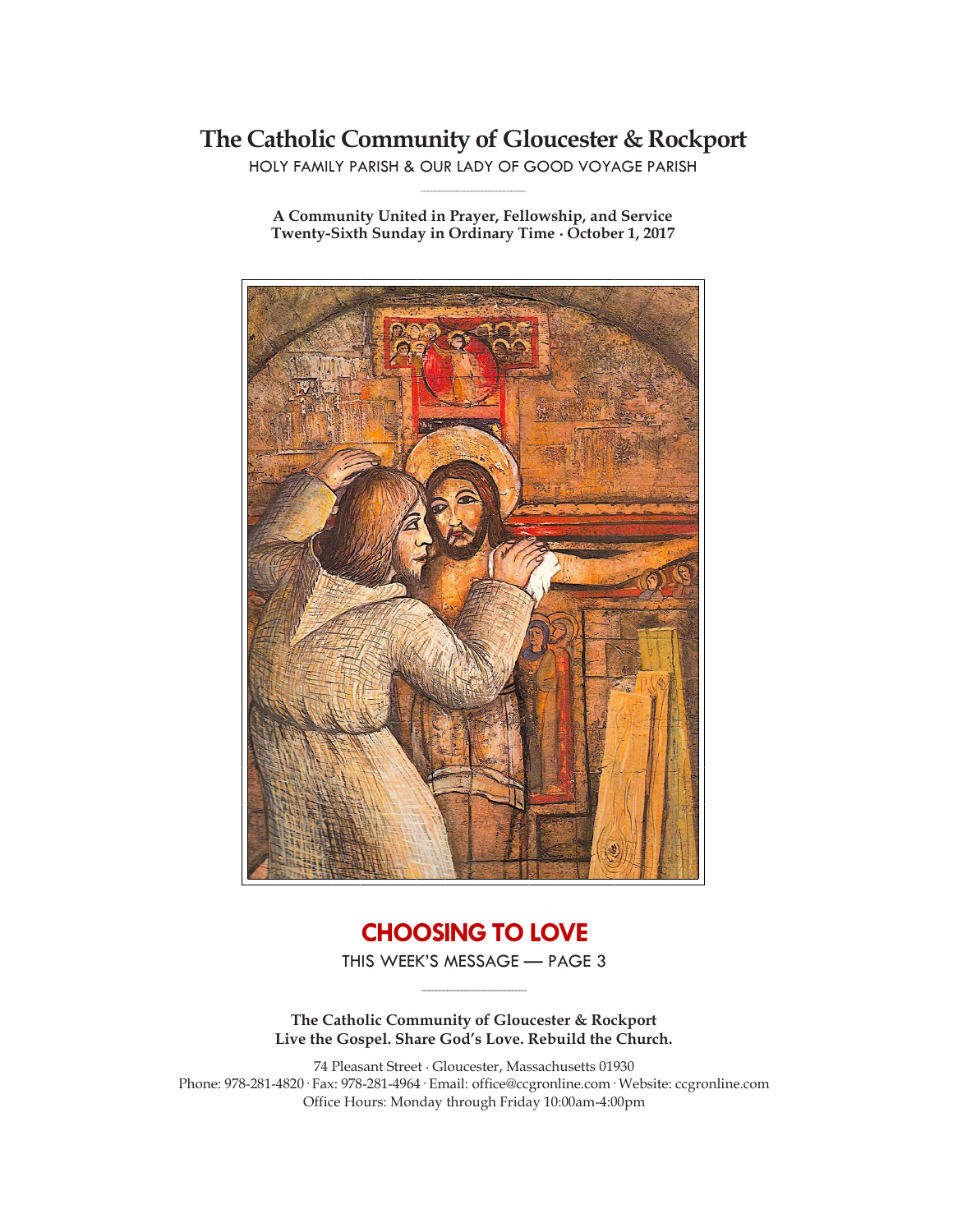## **SHARING GOD'S LOVE \_\_\_\_\_\_\_\_\_\_\_\_\_\_\_\_\_\_\_\_\_**

# **A Vigil for Peace· Feast of Saint Francis of Assisi**

# EUCHARISTIC ADORATION· ROSARY FOR PEACE· BENEDICTION WEDNESDAY, OCTOBER 4TH· BEGINS AT 12:00PM

In recent months, it has become clear that the need for prayer is more important than ever. The threats of war, natural disaster, domestic & international terrorism, and violence in our own country have prompted many people to reconsider basic assumptions and opinions about the long-term health and stability of our nation's political culture and its institutions. These concerns inspire us to pray and to ask the Risen Lord to bless our community, our country, and our world with peace, hope, and love.

In this spirit, all parishioners, friends, and guests of the Catholic Community of Gloucester & Rockport are invited to join Father Jim for a Vigil for Peace on the Feast of Saint Francis of Assisi, Wednesday, October 4th, in Our Lady of Good Voyage Church. Our vigil will begin at 12:00pm with Exposition of the Blessed Sacrament and Daytime Prayer from the Liturgy of the Hours. At 3:00pm, we will pray a Rosary for Peace. Our Vigil for Peace will conclude at 6:45pm with Benediction of the Blessed Sacrament.

Because we will gather for this Vigil for Peace on the Feast of Saint Francis of Assisi, we will also pray for his guidance to become "instruments of peace" in our homes, neighborhoods, workplaces, communities, and country. So, please join us for all or part of this special afternoon of prayer and devotion during which we will ask for the grace, courage, and strength to be instruments of peace in our daily lives. For more information, please see Father Jim before or after Mass; or contact him at frjim@ccgronline.com or 978-281-4820. Please join us! All are invited! All are welcome! Saint Francis of Assisi, pray for us and for our troubled world!

# **Saint Clare of Assisi: Light from the Cloister**

### A BOOK STUDY & FAITH SHARING PROGRAM FOR ADULTS BEGINS WEDNESDAY, OCTOBER 4TH AT 7:00PM

Our year-long focus on the Franciscan spiritual tradition concludes with "The Fall Read", a four week book study and faith sharing program during which participants will read together and share their reactions to Bret Thoman's new book: "Saint Clare of Assisi: Light from the Cloister." This intimate but easy-to-read biography of Saint Clare will lead us closer to Christ by introducing us to the best friend and perhaps most devoted follower of Saint Francis. Clare's life is a story about deep faith, devoted prayer, and profound persistence; a story about the virtues of poverty, chastity, and obedience; and a story of a unique person who paved the way for all who seek to fulfill their unique vocation to follow Christ.

All adult parishioners are invited to join Father Jim and Cliff Garvey for this special program which will run on four consecutive Wednesday evenings: October 4th through October 25th in Our Lady of Good Voyage Church. Each session will begin promptly at 7:00pm with Evening Prayer from the Liturgy of the Hours. After this period of prayer, Cliff will briefly introduce the readings for the week. This format will provide us with plenty of time for discussion, questions, and faith sharing. Our gatherings will conclude at 8:30pm with Night Prayer.

Copies of the book will be provided to all participants in our program. A donation of \$25.00 per person is requested from those who can afford it, along with a sincere commitment to read the book and to come prepared to ask questions and offer personal impressions and insights about the life and times of Saint Clare of Assisi. If you plan on joining us, please contact Cliff at cgarvey@ccgronline.com or 978-281-4820. All are invited! All are welcome!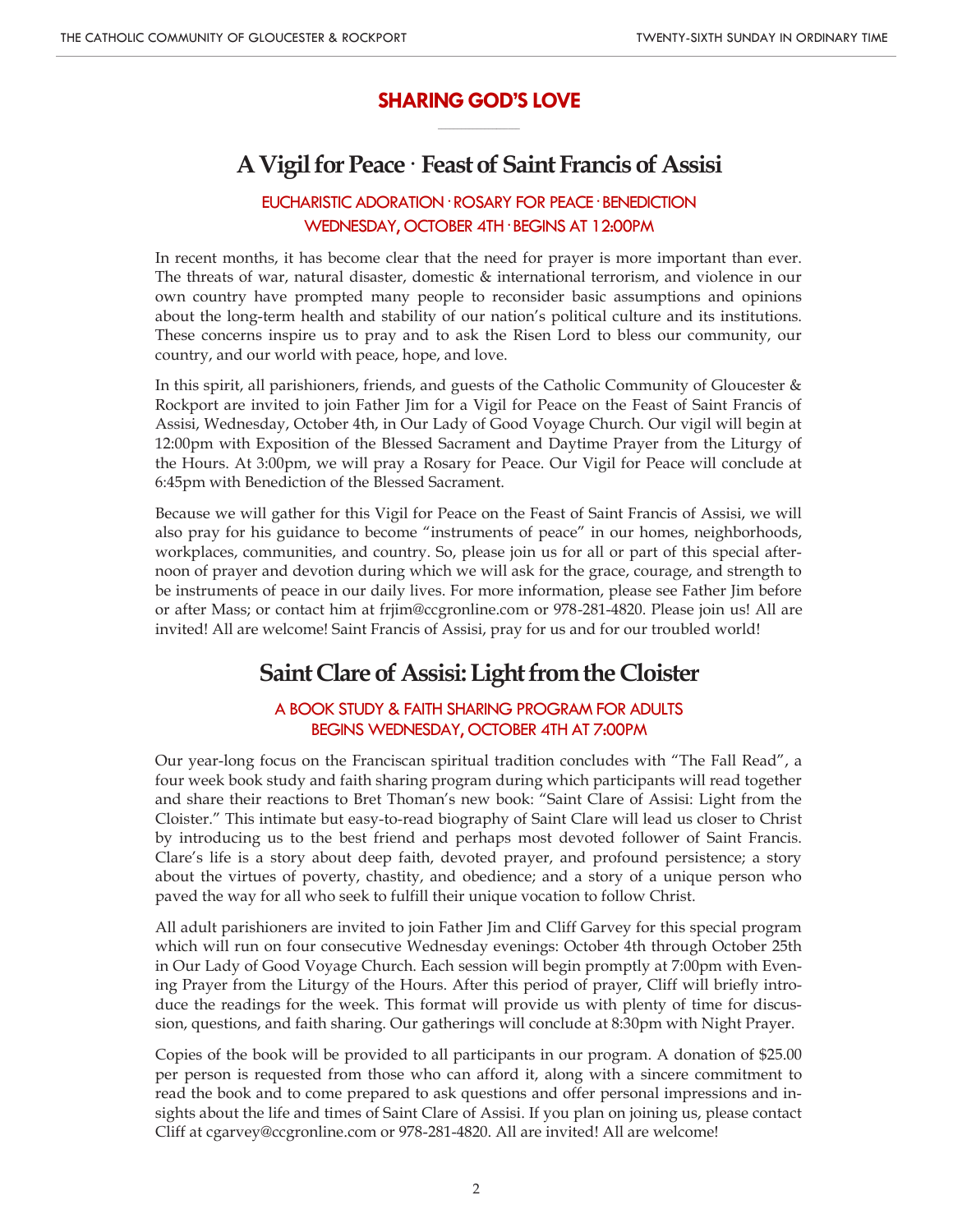### **THIS WEEK'S MESSAGE \_\_\_\_\_\_\_\_\_\_\_\_\_\_\_\_\_\_\_\_\_**

# **Choosing to Love**

### *By Cliff Garvey*

Francesco Bernadone was the medieval equivalent of the stereotypical college "fratboy." He was obsessed with nice clothes, popular music, and pretty girls. He was rich. He was popular. He had many friends and he kept those friends happy by using his father's influence to evade serious trouble, paying the tab, and being the life of the party. But by the time Francesco reached his early twenties, he had become disillusioned with his life. Like many members of today's so-called "millennial" generation, Francesco longed for meaning and purpose and peace in a world that seemed fraught with superficiality, temptation, and violence. After stumbling into a church and finding himself face-to-face with the Crucified Christ, he heard and embraced a call to love that changed his life and the lives of countless others. Francesco Bernadone was just like us. He was broken. He was wounded. He was a sinner. But because he chose love above all else, he became a saint. He became Saint Francis of Assisi.

Just like Saint Francis, each time we enter a church, we are confronted by the Risen Lord who lived for us, suffered for us, died for us, and rose from death for us. We are confronted with Christ's Great Commandment to love God and to love others — regardless of who they are, where they're from, what they've done, or where they stand on the issues of the day. We are called to choose love in our homes, in our neighborhoods, in our parishes, and in our workplaces. We are called to love without counting the cost and without expecting anything in return. We are called to choose love over hate, mercy over judgment, and inclusion over exclusion whenever we can and however we can. In the gospels, Jesus showed us the way by healing the sick, feeding the hungry, befriending the outcast, and welcoming the stranger. In his life, Saint Francis showed us the way by caring for lepers, mending broken friendships, building bridges between different cultures, and rebuilding the church — brick by brick, person by person, soul by soul. Sometimes called a "Second Christ", Francis teaches us to live the Gospel, share God's love, and strengthen the Church in all that we think, say, and do.

But first, Saint Francis chose love. And choosing love is hard. Shortly after his conversion, Francis was called before a public assembly to answer for his decision to leave his friends and his family's business. He was called to answer for the crimes of disrespecting his father and using his family's financial resources to repair an almost forgotten local church. He was called to face criticism and ridicule from everyone he had ever known. Faced with this enormous pressure from his friends, family, and fellow citizens, Francis could have apologized for his recklessness, returned to the fold, and lived as a prince among men. He could have been a knight, a successful business man, or even a powerful politician. Instead, Francis answered Christ's call. He turned away from privilege, prestige, and riches. He turned away from the way of the world and he turned toward the way of the gospel. He took the hard road of discipleship. He chose to love. He chose to love God and to love others.

More than eight centuries later, we know that living as disciples in today's world poses its own unique challenges and temptations. Each week, we must choose between going to church or going to the mall. We must choose between praying for guidance or texting the latest news to our family and friends. We must choose between giving ourselves in fellowship and service to our community or binge-watching the trendy new television show. We must choose between finding common ground or sitting in judgment against those who see things differently than we do. Above all else, we are called to choose love. Saint Francis once said: "This is our vocation: to heal wounds, to bind what is broken, to bring home those who are lost." This is our vocation, too. This is the vocation to love. So, let us pray for whatever we might need to choose love — today, tomorrow, and always. Saint Francis of Assisi, pray for us! May the Risen Lord give you peace!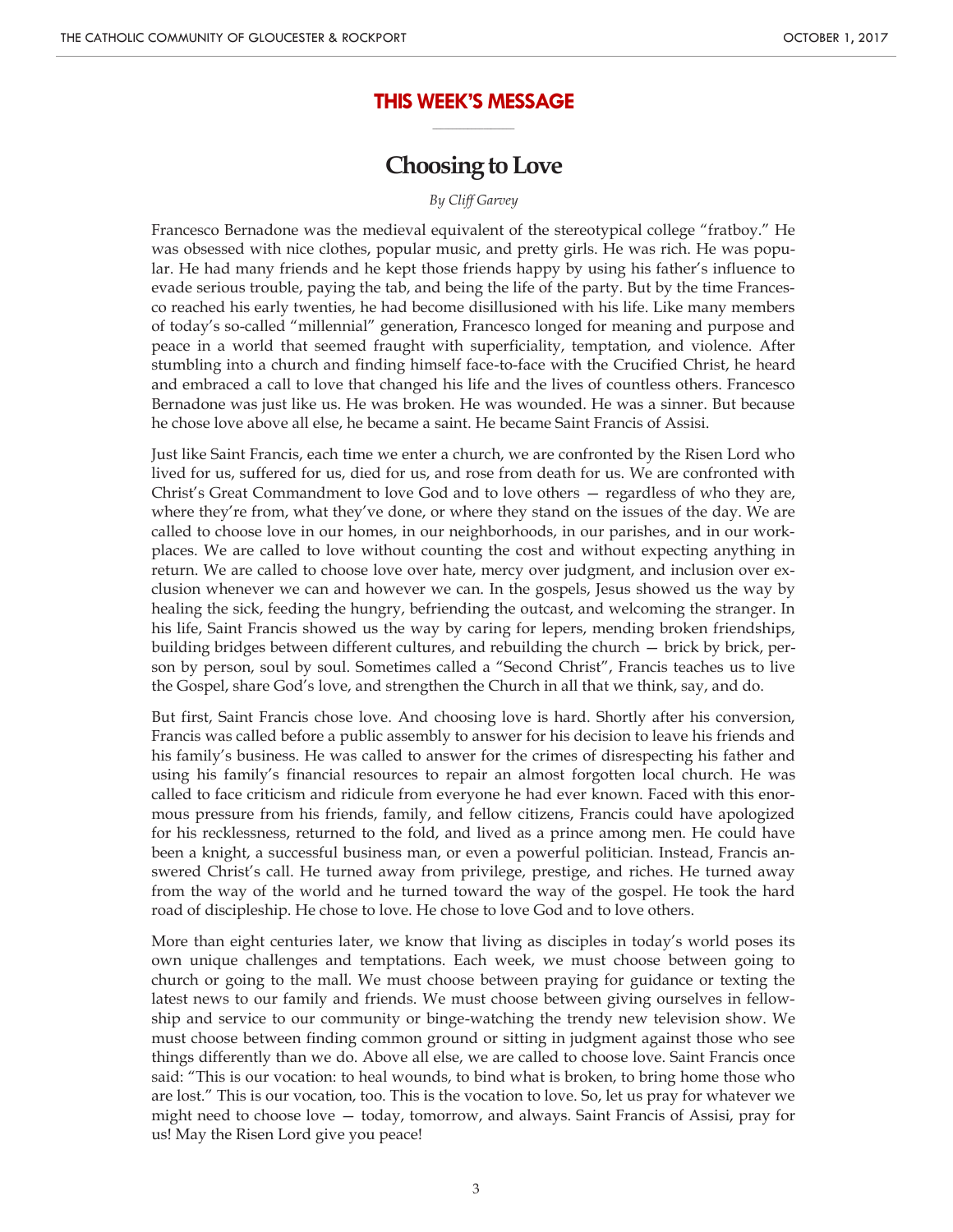### **PRAYER, FELLOWSHIP, AND SERVICE \_\_\_\_\_\_\_\_\_\_\_\_\_\_\_\_\_\_\_\_**

# **OUR LADY OF GOOD VOYAGE PARISH HOLY NAME SOCIETY Sunday, October 1st at 6:30pm**

The Holy Name Society is a service organization of men which was founded to support our parish through volunteering and fundraising. The next meeting is scheduled for Sunday, October 1st at 6:30pm in Our Lady's Hall. Dinner will be prepared and served. Annual dues of \$20 will be collected. For more information about the Holy Name Society, please contact Matt Parisi at mparisi101@gmail.com or leave a message at 978-281-4820. Please join us! New members are always welcome!

## **OUR LADY OF GOOD VOYAGE PARISH OUR LADY'S GUILD Monday, October 2nd at 6:30pm**

Since 1944, Our Lady's Guild has worked to build community among women of all ages in Our Lady of Good Voyage Parish through fundraising, good works, prayer, and social events. The Guild's next meeting is scheduled for Monday, October 2nd at 6:30pm in Our Lady's Hall. A delicious potluck dinner will be prepared by our members. For more information about Our Lady's Guild, please contact Beth Fosberry at jcbf33@yahoo.com or leave a message at 978-281-4820. Please join us! New members are always welcome!

## **HOLY FAMILY PARISH HOLY FAMILY WOMEN'S GUILD Tuesday, October 3rd at 6:30pm**

Established in 2005, the Holy Family Parish Women's Guild brings together women of all ages and backgrounds in prayer, fellowship, and service to our parish and the wider community. Throughout the year, the Guild hosts fundraising events and social gatherings, including the Harvest Fair (October 14th), Christmas Fair (November 18th), Palm Sunday Bake Sale, and Strawberry Festival.

The Guild's next meeting is scheduled for Tuesday, October 3rd at 6:30pm in Saint Ann Church Hall. Our special guest will be Phyllis Campbell, a fellow Guild member, who will share her experiences, using stories and pictures, about various missions to Cevicos in the Dominican Republic. In addition, we will play some games with all winnings being donated to the Cevicos Mission.

All parishioners, friends, and guests of the Catholic Community of Gloucester & Rockport are invited to join us! Refreshments will be served. For more information about the Holy Family Women's Guild, please contact Lydia Bertolino at 978-281-4279 or bertolino4@msn.com. New members are always welcome! Please join us!

### **CALLING ADULT DISCIPLES \_\_\_\_\_\_\_\_\_\_\_\_\_\_\_\_\_\_\_\_**

## **THE WAY SACRAMENTAL PREPARATION FOR ADULTS Begins Sunday, October 8th at 9:15am**

*I am the way, the truth, and the life (John 14:6).*

The "Way" was the among the earliest names for followers of the Risen Christ. The Way appears as a scriptural reference to the earliest Christian communities in the Acts of the Apostles. In addition, both before and after his conversion, tradition holds that Saint Paul referred to the disciples of Christ as part of the "Way." More than two thousand years later, Catholic Christians are still part of the Way of Christ Jesus. But as we all know, a life of discipleship is not a hobby or pastime. It is a vocation, a way of life that lays claims to our whole heart, mind, and strength. As disciples, our lives should be focused on and inspired by our faith in Jesus Christ, who is our merciful redeemer, friend, and brother. And as disciples, we are called to reach out to those who need our help in growing closer to Christ and the Church.

If you are an adult (age 18 and over) and have not received all of the Sacraments of Initiation in the Roman Catholic Church (Baptism, Eucharist, and Confirmation), then please consider joining "The Way", a new adult faith formation program on Sunday mornings after our 8:15am Mass beginning on October 8th in Saint Ann House of Prayer. The Way (often called the Rite of Christian Initiation for Adults) is a seven month program that prepares adults to be received into the Catholic Church at the Easter Vigil. As part of this same program, we will prepare adults for the Sacrament of Confirmation.

Our group will meet bi-weekly for fellowship, formation, and faith sharing. As a community of disciples, we will learn together about the basic beliefs, teachings, and traditions of the Church; and we will explore the methods of prayer and spirituality that have brought centuries of believers closer to Christ Jesus and to the Church. In addition, we will talk openly and honestly about the challenges of living an authentic life of faith, hope, and love in the modern world. If you would like to learn more about this journey of faith and become part of a unique fellowship in preparation for the sacraments of God's Church, then please contact Cliff Garvey at 978-281-4820 or cgarvey@ccgronline.com. All are welcome!

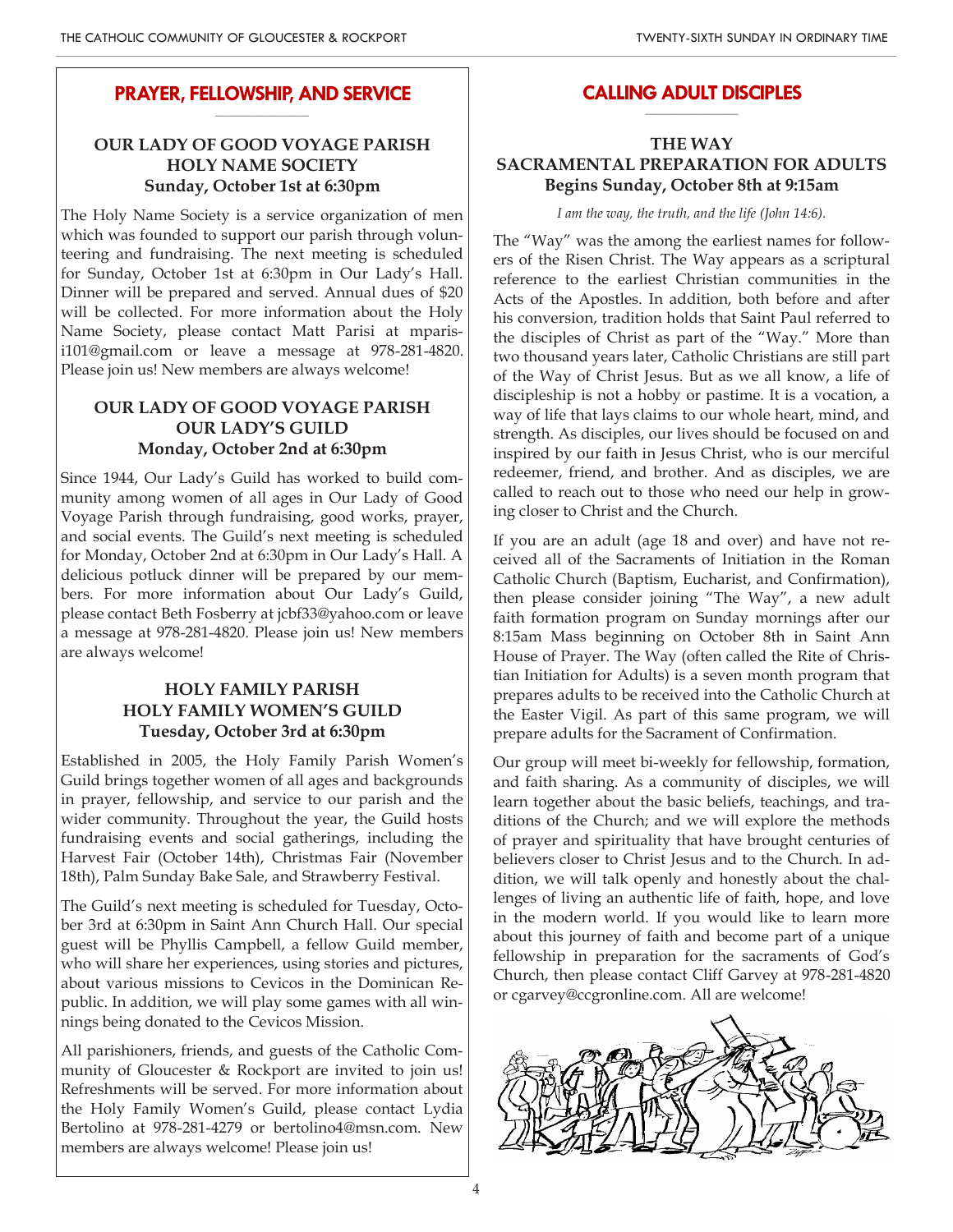### **MAKING YOUNG DISCIPLES \_\_\_\_\_\_\_\_\_\_\_\_\_\_\_\_\_\_\_\_**

### **THE SACRAMENT OF BAPTISM Our Schedule for October 2017**

The Sacrament of Baptism is the first of three Sacraments of Initiation in the Roman Catholic Church. The two other Sacraments of Initiation are Eucharist and Confirmation. According to the Catechism of the Catholic Church: "Holy Baptism is the basis of the whole Christian life, the gateway to life in the Spirit, and the door which gives access to the other sacraments. Through Baptism, we are freed from sin and reborn as children of God; we become members of Christ, are incorporated into the Church, and made sharers in her mission (CCC 1213)."

During the month of October, the Catholic Community of Gloucester & Rockport will celebrate the Sacrament of Baptism according to the following schedule:

> Baptism Preparation Workshop Sunday, October 1st at 11:00am Saint Ann Church

Sacrament of Baptism Sunday, October 8th at 1:00pm Saint Ann Church

Sacrament of Baptism Sunday, October 15th at 11:45am Our Lady of Good Voyage Church

Sacrament of Baptism Sunday, October 22nd at 11:00am Saint Joachim Church

This past month, the following children were baptized in the name of the Father, the Son, and the Holy Spirit here in the Catholic Community of Gloucester & Rockport:

> Lorenzo D'Amico Elliot Dale Lorenzo Gulino Jamieson Knight Carson Lewis Deklan Wall Luca Wilkins

If you would like to schedule your child's baptism, please contact Melissa Unis at office@ccgronline.com or 978-281- 4820. Please pray for our newly baptized young disciples and their families! Congratulations to all! Learn more about the Sacraments of the Roman Catholic Church by visiting our website: ccgronline.com/sacraments!

### **PRAYER, FELLOWSHIP, AND SERVICE \_\_\_\_\_\_\_\_\_\_\_\_\_\_\_\_\_\_\_\_**

### **THE BLESSING OF THE ANIMALS WITH FATHER JIM Saturday, October 7th at 12:00pm**

Saint Francis of Assisi is venerated throughout the world as the patron of animals and the environment. In belated celebration of the Feast of Saint Francis, all parishioners, friends, and guests of the Catholic Community of Gloucester & Rockport (whether your family owns a pet or not) are invited to join Father Jim for the traditional "Blessing of the Animals" on Saturday, October 7th at 12:00pm in Our Lady's Rectory Parking Lot. All friendly family pets are welcome (but must be leashed or secured in carriers). For more information about this special annual event, please see Father Jim before or after Mass; or contact him at frjim@ccgronline.com or 978-281-4820. Please join us! All are invited! All are welcome! Saint Francis of Assisi, pray for us!

### **MADONNA DEL ROSARIO SOCIETY OCTOBER GATHERING & ANNUAL MASS Saturday, October 7th· Begins at 1:00pm**

The Madonna Del Rosario Society will host its next meeting on Saturday, October 7th in Saint Ann Church. After a brief business meeting at 1:00pm, we will enjoy dessert and a friendly game of bingo! At 4:00pm, all members will process into the 4:00pm Vigil Mass at Saint Ann Church. For more information, please contact Marie at 978 -283-7820. Please join us! All are invited! All are welcome!

### **KNIGHTS OF COLUMBUS THIRD ANNUAL GOLF TOURNAMENT Friday, October 13th· Begins at 1:00pm**

All are invited to join the Knights of Columbus (Council 215) for its Third Annual Golf Tournament (best-ball) on Friday, October 13th at the Cape Ann Golf Course. The entrance fee is \$125 per person and tee off is 1:00pm. Registration forms are available at kofc215.com or at the doors of Saint Ann Church, Saint Joachim Church, and Our Lady of Good Voyage Church. All proceeds will benefit the charitable works of the Knights of Columbus in the Catholic Community of Gloucester & Rockport. For more information about this special event, please contact Mark Natti at grandknight@kofc215.com or leave a message at 978-281-4820. Please join us! All are welcome!

# **SAVE THE DATES! ADVENT MISSION & RETREAT**

Special Guest: Sister Elizabeth Wagner December 6th through December 8th at 7:00pm Our Lady of Good Voyage Church Please join us! All are invited! All are welcome!